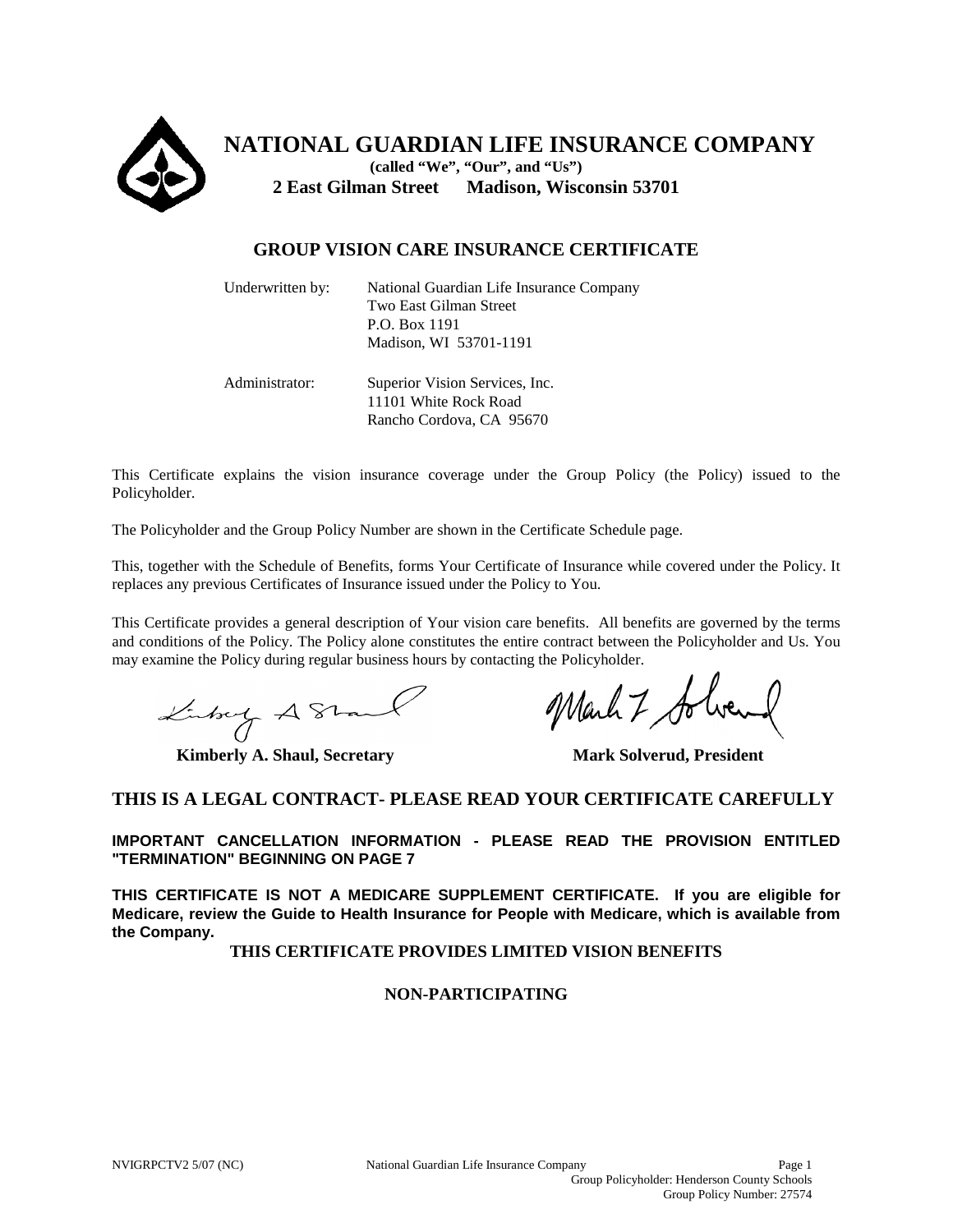# **TABLE OF CONTENTS**

| PART I.    |                       |  |  |  |
|------------|-----------------------|--|--|--|
| PART II.   |                       |  |  |  |
| PART III.  |                       |  |  |  |
| PART IV.   |                       |  |  |  |
|            | A.<br><b>B.</b>       |  |  |  |
| PART V.    |                       |  |  |  |
| PART VI.   |                       |  |  |  |
| PART VII.  |                       |  |  |  |
| PART VIII. |                       |  |  |  |
|            | А.<br><b>B.</b><br>C. |  |  |  |
| PART IX.   |                       |  |  |  |
|            | А.<br><b>B.</b>       |  |  |  |
| PART X.    |                       |  |  |  |
|            | A.<br><b>B.</b>       |  |  |  |
| PART XI.   |                       |  |  |  |
| PART XII.  |                       |  |  |  |
| PART XIII. |                       |  |  |  |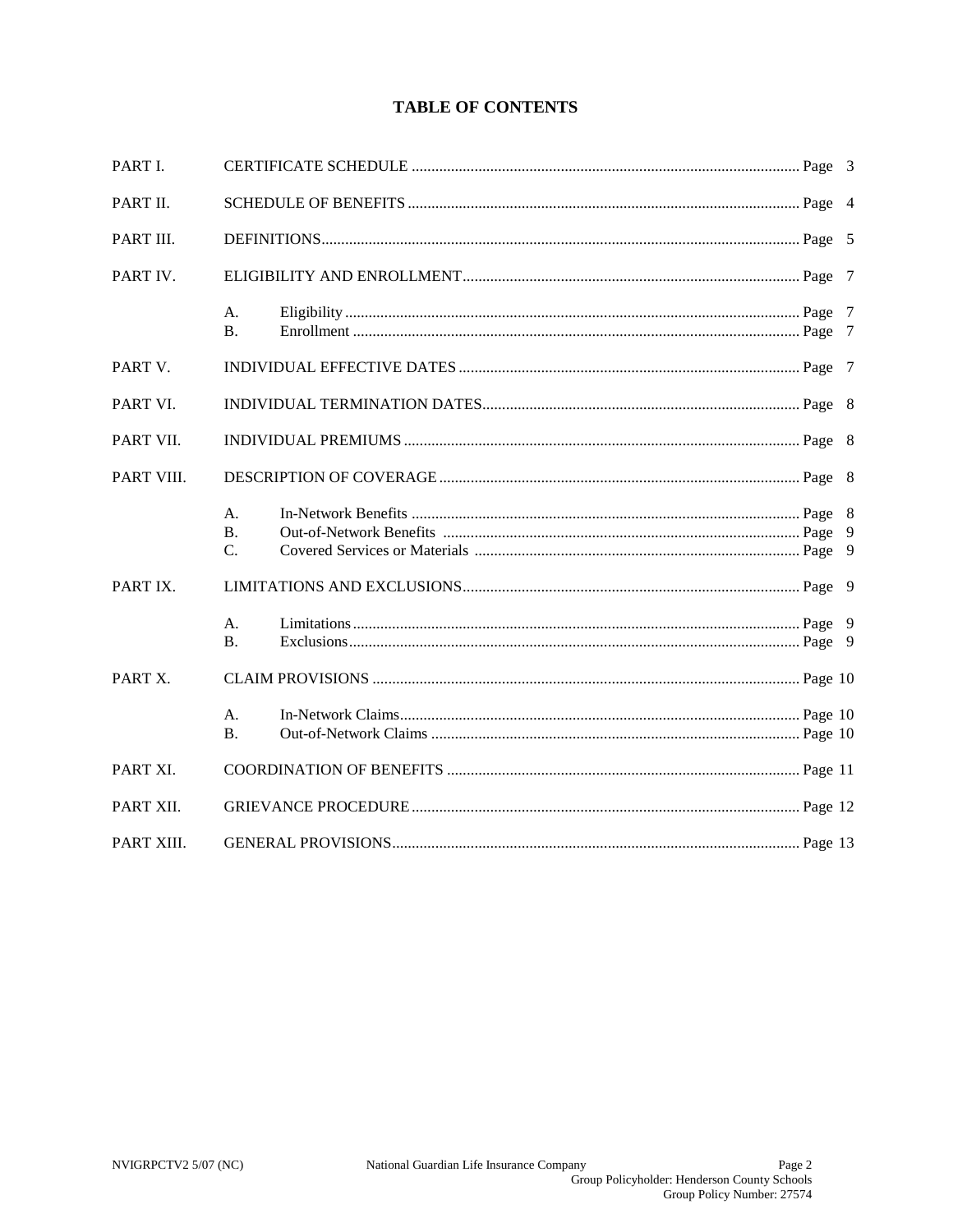# **PART I. CERTIFICATE SCHEDULE**

| Policyholder:                     | <b>Henderson County Schools</b>                            |
|-----------------------------------|------------------------------------------------------------|
| <b>Group Policy Number:</b>       | 27574                                                      |
| <b>Effective Date:</b>            | Initial – July 1, 2006; Current Renewal – July 1, 2020     |
| <b>Initial Term:</b>              | 12 Months from Initial Effective Date                      |
| <b>Eligible Classes:</b>          | All full-time employees working at least 30 hours per week |
| <b>Waiting Period:</b>            | Must sign within 30 days of hire                           |
| <b>Mode of Premium Payment:</b>   | <b>MONTHLY</b>                                             |
| <b>Method of Premium Payment:</b> | Remitted by Policyholder                                   |
| <b>Premium Due Date:</b>          | $1st$ of every month                                       |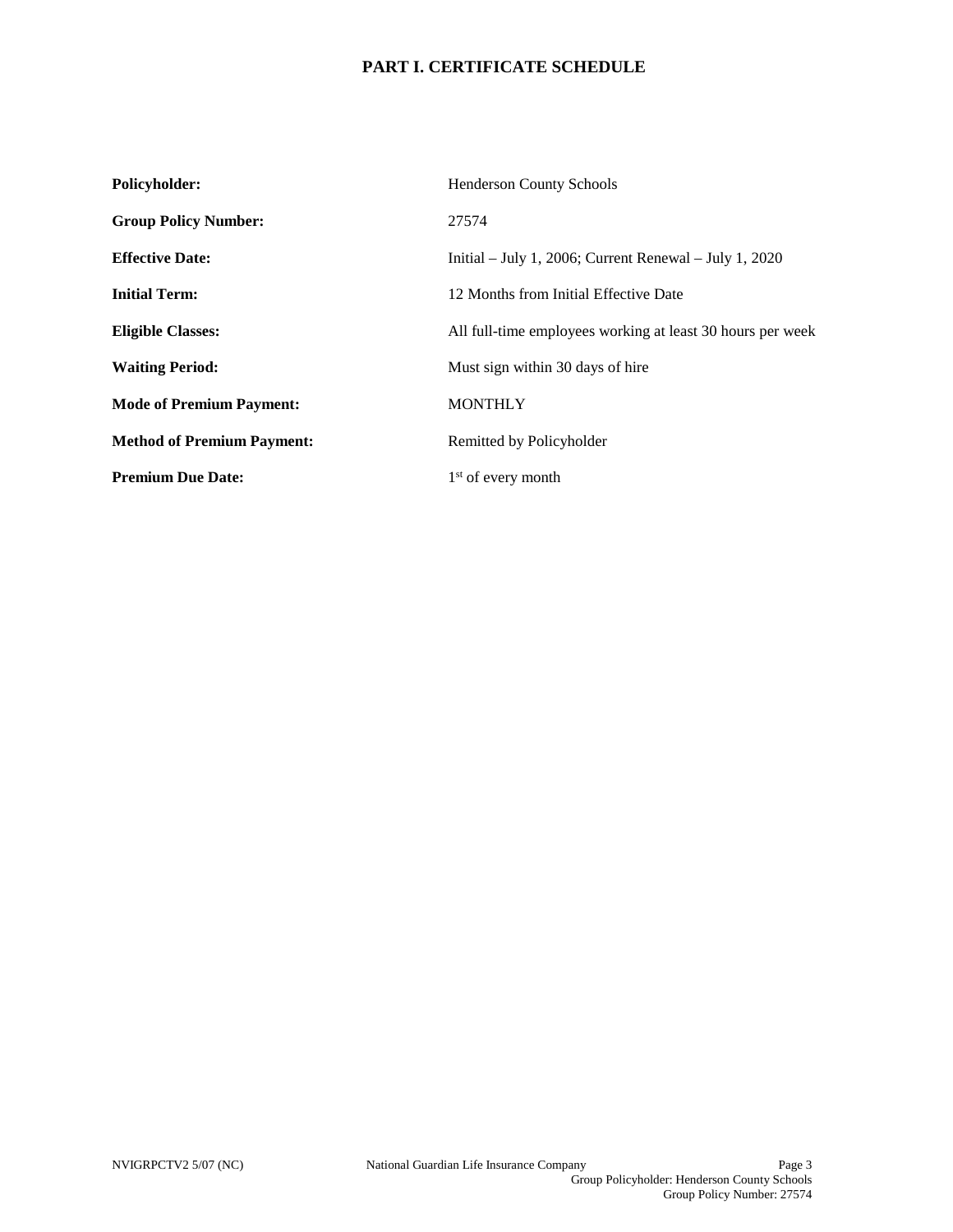## **PART II. SCHEDULE OF BENEFITS**

| <b>FREQUENCY OF SERVICES</b>                               |                      |  |  |
|------------------------------------------------------------|----------------------|--|--|
| <b>Your Certificate is on a Rolling Benefit Plan Basis</b> |                      |  |  |
| <b>Vision Exam:</b>                                        | Once every 12 Months |  |  |
| <b>Eyeglass Lenses:</b>                                    | Once every 12 Months |  |  |
| <b>Frames:</b>                                             | Once every 24 Months |  |  |
| <b>Contact Lenses:</b>                                     | Once every 12 Months |  |  |
| <b>Contact Lens Fit:</b>                                   | Once every 12 Months |  |  |

| <b>CO-PAY (PER INSURED)</b>    |                       |                          |  |  |
|--------------------------------|-----------------------|--------------------------|--|--|
|                                | In-Network Providers: | Out-of-Network Provider: |  |  |
| <b>Vision Exam:</b>            | \$10                  | \$10                     |  |  |
| <b>Eyeglass Lenses/Frames:</b> | \$15                  | \$15                     |  |  |
| <b>Contact Lens Fit:</b>       |                       | Not Covered              |  |  |

| <b>BENEFITS AND ALLOWANCES<sup>1</sup></b> |                                                       |                                 |  |
|--------------------------------------------|-------------------------------------------------------|---------------------------------|--|
|                                            | In-Network Providers: 2                               | <b>Out-of-Network Provider:</b> |  |
| <b>Vision Exam:</b>                        |                                                       |                                 |  |
| Ophthalmologist (M.D.)                     | Covered in Full                                       | \$44 Allowance                  |  |
| Optometrist (O.D.)                         | Covered in Full                                       | \$39 Allowance                  |  |
| Materials- Eyeglass Lenses: 3              |                                                       |                                 |  |
| Single Vision                              | Covered in Full                                       | \$34 Allowance                  |  |
| Progressive                                | Covered up to the providers retail<br>trifocal amount | \$64 Allowance                  |  |
| <b>Bifocals</b>                            | Covered in Full                                       | \$48 Allowance                  |  |
| Trifocals                                  | Covered in Full                                       | \$64 Allowance                  |  |
| Lenticular                                 | Covered in Full                                       | \$88 Allowance                  |  |
| Materials – Frames: $3$                    | \$130 Allowance                                       | \$64 Allowance                  |  |
| <b>Materials – Contact Lenses: 4</b>       |                                                       |                                 |  |
| Non-Elective                               | Covered in Full                                       | \$210 Allowance                 |  |
| Elective                                   | \$130 Allowance                                       | \$100 Allowance                 |  |
| <b>Contact Lens Fit:</b>                   |                                                       |                                 |  |
| Standard                                   | Covered in Full                                       | <b>Not Covered</b>              |  |
| Specialty                                  | \$50 Allowance                                        | Not Covered                     |  |

<sup>1</sup> Where an "Allowance" is shown, You are responsible for paying any charges in excess of the Allowance.

<sup>2</sup> If you use the services of an In-Network Provider but take advantage of a sale, coupon, or other in-store special, the Provider may require that you pay in full and submit Your receipt for reimbursement at the Outof-Network allowance.

<sup>3</sup> Eyeglass Lenses and Frames are paid in lieu of the Contact Lenses benefit.

<sup>4</sup> The contact Lenses Benefit is paid in lieu of Eyeglass Lenses and Frames.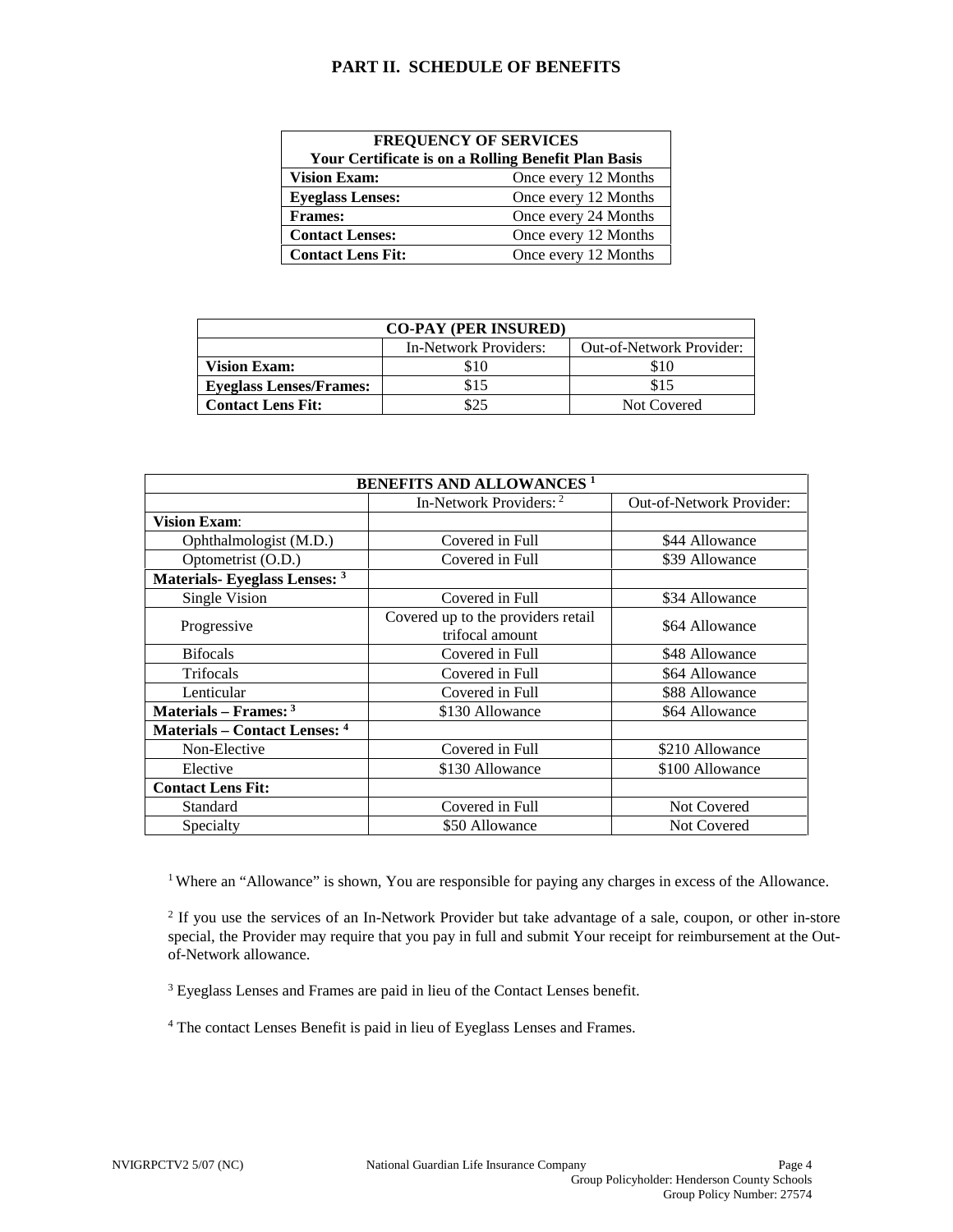## **PART III. DEFINITIONS**

**Administrator -** The entity which provides complete service and facilities for the writing and servicing of the Policy as agreed to in a contract with Us.

**Claim -** A request for payment of benefits under this Certificate.

**Co-Pay –** An Insured's share of the costs for Covered Services or Materials that are provided by an In-Network Provider. The Co-Pay is paid directly to the Provider at the time services are rendered. If an Out-of-Network Provider is used, the Co-Pay will be deducted from the Out-of-Network Allowance at the time We pay benefits. Co-Pay amounts are listed in the Schedule of Benefits.

**Contact Lenses, Elective** – Elective contact lenses refer to contact lenses an Insured chooses to wear instead of eyeglasses for reasons of comfort or appearance.

**Contact Lenses, Non-Elective** – Non-elective Contact Lenses refer to contact lenses that are prescribed solely for the purpose of correcting one of the following medical conditions. These conditions prevent the Insured from achieving a specified level of visual acuity (performance) through the wearing of conventional eyeglasses.

- 1. Aphakia (after cataract surgery). A pair of prescription single vision or multifocal eyeglass lenses and an eyeframe can be provided in addition to Non-Elective Contact Lenses for this condition.
- 2. When visual acuity cannot be corrected to twenty/seventy (20/70) in the better eye except through the use of Contact Lenses (must be twenty/sixty (20/60) or better).
- 3. Anisometropia of 4.0 diopters or more, provided visual acuity improves to twenty/sixty (20/60) or better in the weak eye.
- 4. Keratoconus.

Reimbursement of Non-Elective Contact Lenses will be considered as payment in-full if utilizing the services of an In-Network Provider. This benefit provides coverage for the Materials only. It does not include the Contact Lens Fitting fee.

**Covered Dependent –** Means an Eligible Dependent who is insured under this Certificate.

**Covered Services or Materials –** Means the Vision Exam services and Materials that qualify for benefits under the Group Policy. Covered Services or Materials are shown in the Schedule of Benefits.

**Eligible Class –** Means the group of people who are eligible for coverage under the Group Policy. The Members of the Eligible Classes are shown in the Certificate Schedule. Each Member of the Eligible Class will qualify for insurance on the date He completes the required Waiting Period, if any.

## **Eligible Dependent** - Means a person listed below:

- 1. Your spouse;
- 2. Your unmarried dependent child under age 19, who is your natural or adopted child, children of adopting parents pending finalization of adoption procedures, step-child, foster child, or child for whom you are a legal guardian and who is primarily dependent on You for support and maintenance or children for whom coverage has been court ordered.
- 3. Your unmarried child age 19 or older but less than age 26 who is:
	- a. Not regularly employed on a full-time basis;
	- b. Primarily dependent upon You for support and maintenance; and
	- c. Enrolled as a full-time student in an accredited educational institution or licensed trade school.
- 4. Your unmarried child who has reached age 19 and who is:
	- a. primarily dependent upon You for support and maintenance; and

b. incapable of self-sustaining employment by reason of mental retardation, mental illness or disorder or physical handicap. Proof of the child's incapacity or dependency must be furnished to Us for an already enrolled child who reaches the age limitation, or when You enroll a new disabled child under the plan. We may require proof again from time to time but not more often than once a year after the child reaches the age limit.

**Eyeglass Lenses** – A standard glass or plastic (CR39) lens, which is optically clear, that will fit an eye glass frame with a lens size less than 61mm in length. Standard multifocal lenses include segments through flat top thirty-five (35) for plastic bifocal and lenticular lenses, through flat top twenty-eight (28) for glass trifocals, and through flat top thirty-five (35) for plastic trifocals.

**He, Him and His** – Refers to the male or female gender.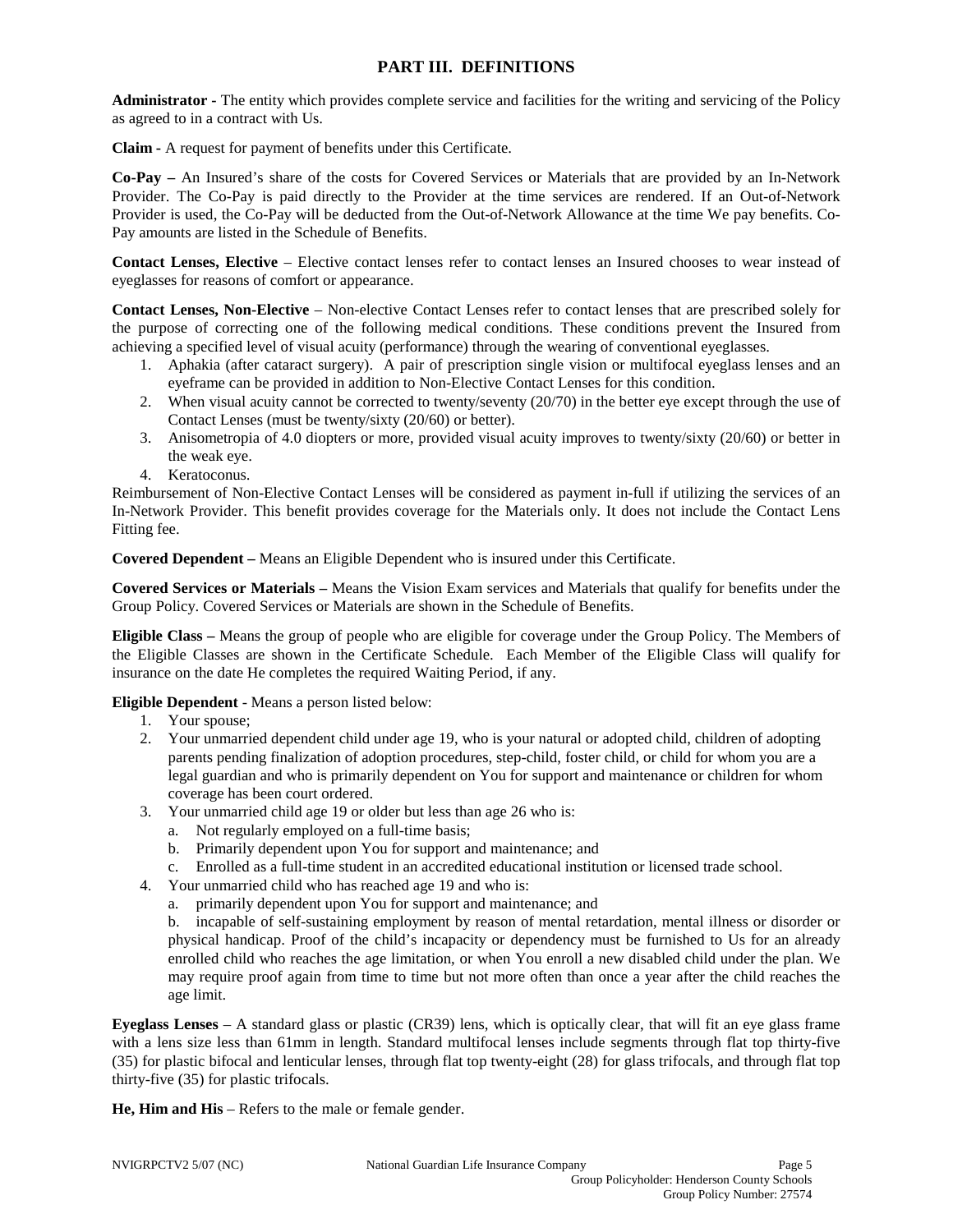**Immediate Family Member –** An Insured's parent, step-parent, spouse, child, step-child, brother or sister.

**Initial Term -** The period following the group's initial effective date and shown in the Certificate Schedule. Rates are guaranteed not to change during this period.

**In-Network Provider -** An Ophthalmologist, Optometrist or Optician who has entered into a agreement with the Administrator to provide Covered Services or Materials at an agreed to cost. When an In-Network Provider is used, the Insured will generally incur less out-of-pocket cost for the services rendered.

**In-Network Provider Directory -** A list of In-Network Providers and the services they are contracted for in Your area. The list will be updated periodically.

**Insured** – Means You (the Insured Member) and each Covered Dependent.

**Insured Member–** Means a person:

- 1. who is a Member of an Eligible Class; and
- 2. who has qualified for insurance by completing the Waiting Period, if any; and
- 3. for whom insurance under the Policy has become effective.

**Late Entrant –** Any Member or Eligible Dependent enrolling more than 31 days after first becoming eligible for coverage. Benefits may be limited for Late Entrants. See the sections titled "Limitations."

**Materials –** Means corrective Eyeglass Lenses, Frames and Contact Lenses.

**Member –** Means a person who belongs to an Eligible Class of the Policyholder.

**Ophthalmologist**- A person who is licensed by the state in which he or she practices as a Doctor of Medicine or Osteopathy and is qualified to practice within the medical specialty of ophthalmology. The Ophthalmologist cannot be 1) the Insured; 2) an Immediate Family Member; or 3) retained by the Policyholder.

**Optician** – A person or business that grinds and/or dispenses Eyeglass Lenses and Contact Lenses prescribed by either an Optometrist or Ophthalmologist. The Optician cannot be: 1) the Insured; 2) an Immediate Family Member; or 3) retained by the Policyholder. The Optician must be licensed by the state in which services are rendered, if such state requires licensing.

**Optometrist** – A person licensed to practice optometry as defined by the laws of the state in which services are rendered. The Optometrist cannot be 1) the Insured; 2) an Immediate Family Member; or 3) retained by the Policyholder.

**Out-of-Network Provider –** An Ophthalmologist, Optometrist or Optician who is not an In-Network Provider. These providers have not entered into an agreement with Us to limit their charges. They are not listed in the In-Network Provider Directory.

**Plano Lens -** A lens that has no refractive power.

**Policyholder -** The entity stated on the front page of the Policy.

**Re-enrollee -** Any Insured who terminated his coverage, and then subsequently re-enrolled for coverage at a later date. Benefits may be limited for Re-enrollees.

**Rolling Benefit Plan –** Benefits begin anew twelve (12) or twenty-four (24) months from the date of service.

**Vision Exam –** An examination of principal vision functions. A Vision Exam includes, but is not limited to, case history, examination for pathology or anomalies, job visual analysis, refraction, visual field testing and tonometry, if indicated. The exam must be consistent with the community standards, rules and regulations of the jurisdiction in which the provider's practice is located.

**You or Your** – The Insured Member.

**Waiting Period** - The period of time a Member must wait before He is eligible for coverage. The Waiting Period, if any, is specified in the Policyholder's Group Application and shown in the Certificate Schedule.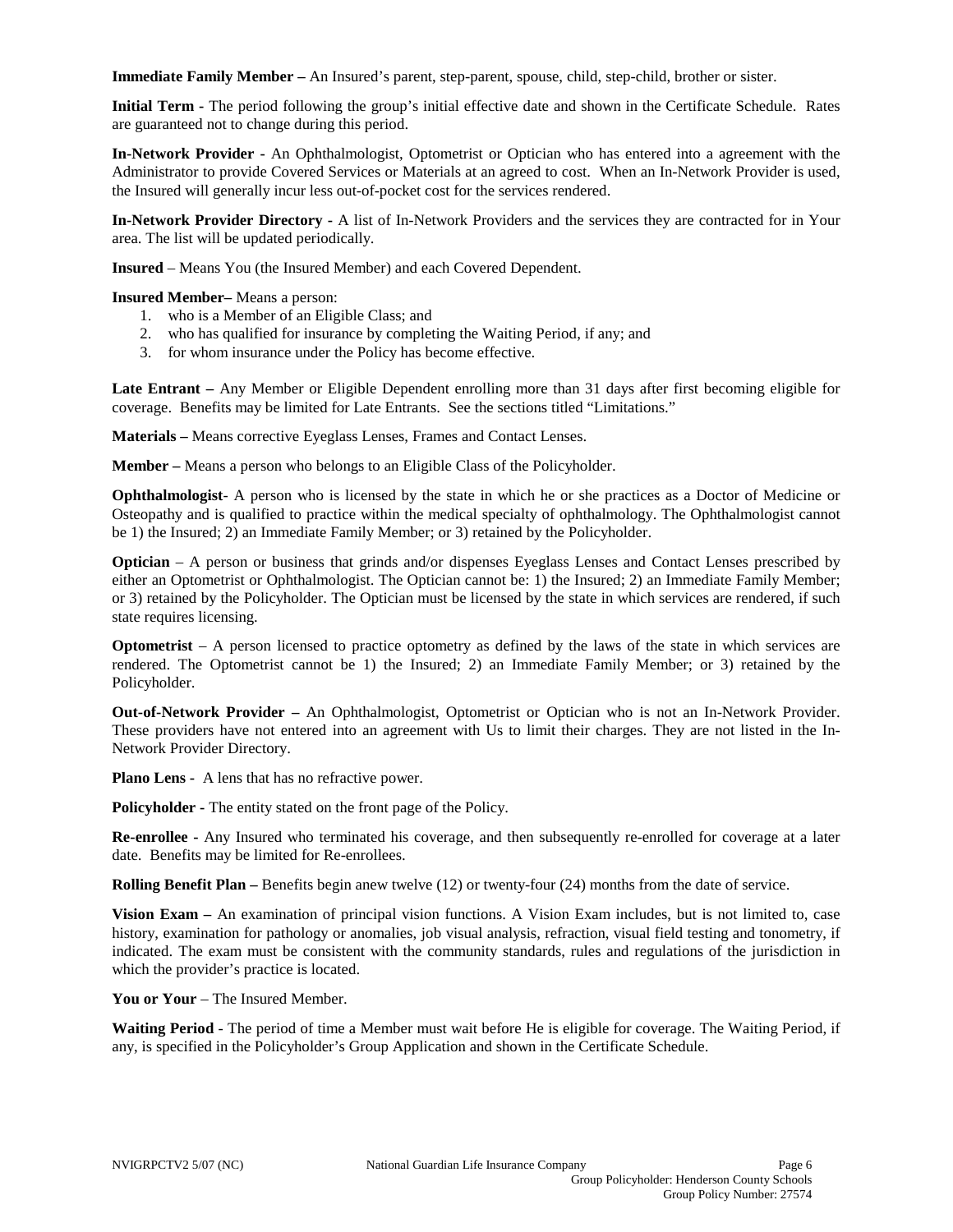## **PART IV. ELIGIBILITY AND ENROLLMENT**

## **A. ELIGIBILITY**

To be eligible for coverage under the Policy, an individual must:

- 1. be a Member of an Eligible Class of the Policyholder, as defined in the Certificate Schedule; and
- 2. satisfy the Waiting Period, if any.

The Member's Eligible Dependents are also eligible for coverage, provided that Dependent coverage is provided under the Policy.

Dual Eligibility Status: If both a Member and his spouse are in an Eligible Class of the Policyholder, enrollment will default to the Policyholder's rules.

### **B. ENROLLMENT**

The term "Enrollment" means written or electronic application for coverage on an enrollment form furnished or approved by Us. Coverage will not become effective until the Members have enrolled themselves and their Eligible Dependents, and paid the required premium, if any.

Initial Enrollment: Members should enroll themselves and their Eligible Dependents within 31 days of the Waiting Period. Individuals who enroll after this time are considered Late Entrants.

Open Enrollment: Members may enroll themselves and their Eligible Dependents during an open enrollment period. Open enrollment is a period of time specified by the Policyholder. It usually occurs once each Calendar Year but may, at the Policyholder's discretion, occur more frequently. Other changes may also be restricted to Open Enrollment periods.

Late Entrants: Members who do not enroll themselves or their Eligible Dependents within the Initial Enrollment period, may not enroll until the next Open Enrollment period unless there is a change in family status, as described below.

Change in Family Status: Members may enroll or change their coverage if a change in family status occurs, provided written application to enroll is made within thirty-one (31 days) of the event. A change in family status means any of the following events:

- 1. Marriage;
- 2. Divorce or legal separation;
- 3. Birth or adoption of a child;
- 4. Death of a spouse or child;
- 5. Other changes as permitted by the Policyholder.

## **PART V. INDIVIDUAL EFFECTIVE DATES**

Your coverage will be effective on the later of the following dates, provided that any required premium is paid to Us:

- 1. the Policyholder's Effective Date, shown on the Certificate Schedule; or
- 2. the date You meet all the Eligibility and Enrollment requirements.

For Eligible Dependents acquired after Your effective date of coverage, by reason of marriage, birth or adoption, coverage is effective on the date specified by the Policyholder. This is subject to our receipt of the required Enrollment and payment of the premium, if any.

Newborn Child Coverage: A child of the Insured born while the policy is in force is covered from the moment of birth until the 31st day of age. If premium is required for coverage of a child, such premium, along with a notice of birth, must be submitted to us within thirty-one (31) days of the birth in order to continue coverage beyond the initial thirty-one (31) day period. If premium is not required, we should be notified of the child's birth to facilitate the administration of the child's coverage.

Adopted and Foster Children Coverage: A minor child who comes under the charge, care, and control of the Covered Person while the policy is in force is covered from the moment such child is placed in the Covered Person's home. The coverage of such child will be the same as provided for other members of the Covered Person's family. Coverage shall begin at the moment of birth for an adopted child if the petition for adoption, application for coverage and payment of premium occurs within thirty-one (31) days after the child's birth. If premium is required for coverage of a child, the Covered Person must pay the required premium within thirty-one (31) days after placement of the child in the Covered Person's home. If no additional premium is required, we should be notified of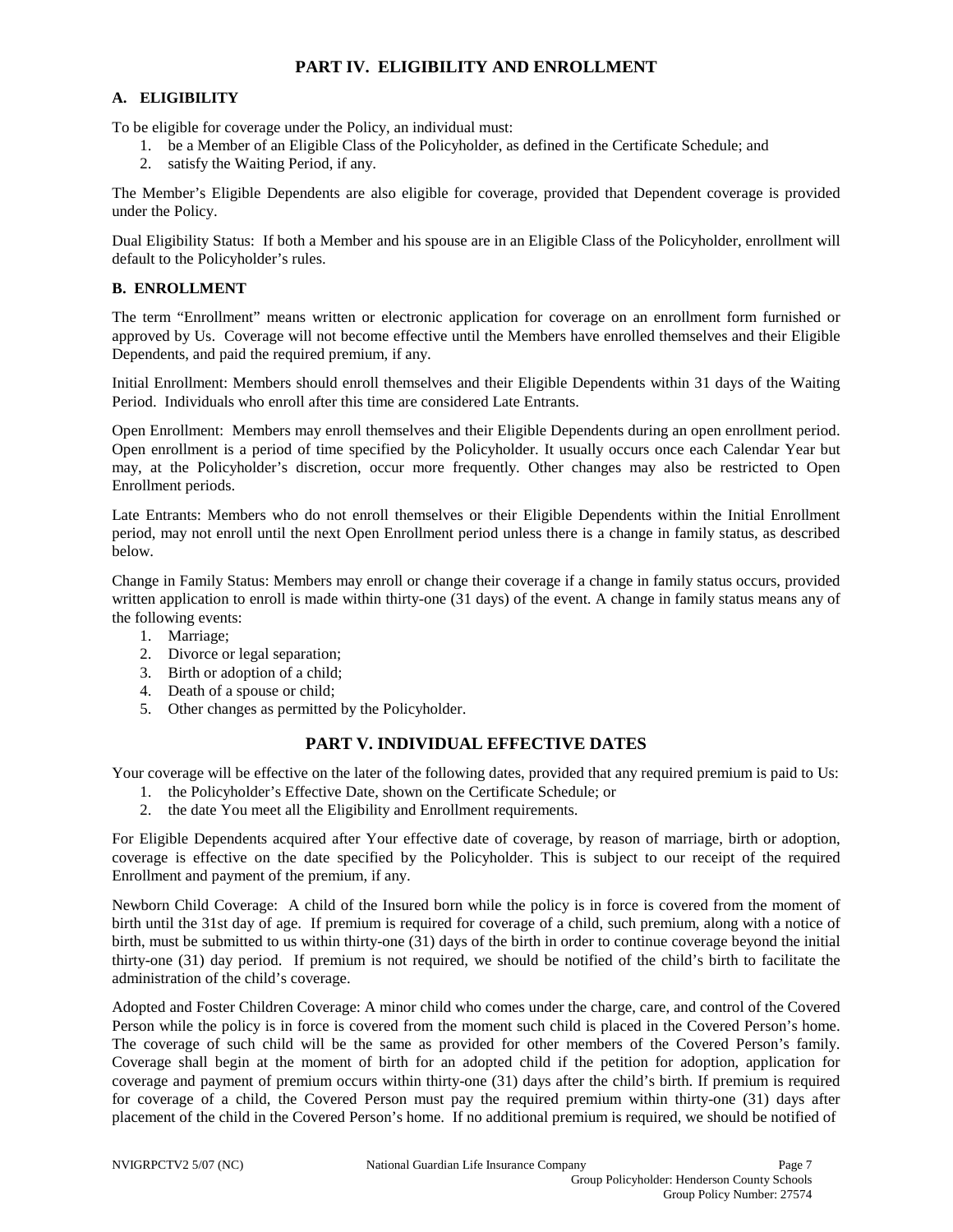the birth or placement in order to facilitate the administration of the child's coverage. Coverage for such minor child will continue until such child is removed from the Covered Person's home.

# **PART VI. INDIVIDUAL TERMINATION DATES**

Coverage for You and all Covered Dependents stops on the earliest of the following dates:

- 1. the date the Policy terminates;
- 2. the date the Policyholder's coverage terminates under the Policy;
- 3. the last day of the month in which You are no longer an eligible Member;
- 4. the date You die;
- 5. on any premium due date, if full payment for Your insurance is not made within thirty-one (31) days following the premium due date.

In addition, coverage for each Covered Dependent stops on the earliest of:

- 1. the date He is no longer an Eligible Dependent;
- 2. the date We receive your request to terminate Covered Dependent coverage. This is subject to any limitation imposed by the Policyholder as to when a change is permitted; e.g. under an Open Enrollment period.

## **PART VII. INDIVIDUAL PREMIUMS**

Members may be required to contribute, either in whole or in part, to the cost of their insurance. This is subject to the terms established by the Policyholder. Your premium contributions, if required, are remitted to Us in one (1) of two (2) ways:

- 1. You contribute to the cost of the insurance through the Policyholder, who then submits payment to Us; or
- 2. You pay Your premiums directly to Us.

The Certificate Schedule shows the method of premium payment.

The first premium is due on the Effective Date. Premiums after the first are due on the Premium Due Date or within the grace period.

Grace Period: A grace period of thirty-one (31) days is granted for the payment of each premium due after the first. The coverage stays in force if the premium is paid during this grace period, unless We are given written notice that the insurance is to be ended before the Grace Period. We may require payment of any pro-rata premium for the time the insurance was in effect during the Grace Period.

Right to Change Premiums: We have the right to change the premium rates on any premium due date on or after the Initial twelve (12) month Term. After the Initial twelve (12) month Term, We will not increase the premium rates more than once in a twelve (12) month period. Any subsequent revisions will be based upon twelve (12) months of experience. We will give the Policyholder written notice at least forty-five (45) days in advance of any change. All changes in rates are subject to terms outlined in the Policy.

## **PART VIII. DESCRIPTION OF COVERAGE**

We pay a benefit if an Insured receives Covered Services or Materials at the allowable Frequency while his coverage under this Certificate is in force. An Insured may choose to receive vision care services from either an In-Network Provider or an Out-of-Network Provider. If an In-Network Provider is chosen, the Insured will generally incur less out-of-pocket cost.

#### **A. In-Network Benefits**

When You enroll for coverage, an In-Network Provider Directory will be made available to You with the names, phone numbers and addresses of In-Network Providers. A provider's status may occasionally change. We recommend that You call the Administrator to verify the provider's participation status in the network. You may change providers at any time without notice to the Administrator.

When benefits are payable for Covered Services or Materials received from an In-Network Provider, We will pay the In-Network Provider directly, based on the In-Network benefits shown in the Schedule of Benefits. The Insured pays any required Co-Pay and any charges above the covered benefits to the In-Network Provider. The In-Network Provider takes care of claims submission and administrative services.

Note Exception: If you use the services of an In-Network Provider but take advantage of a sale, coupon, or other instore special, the Provider may require that you pay in full and submit Your receipt for reimbursement at the Out-of-Network reimbursement.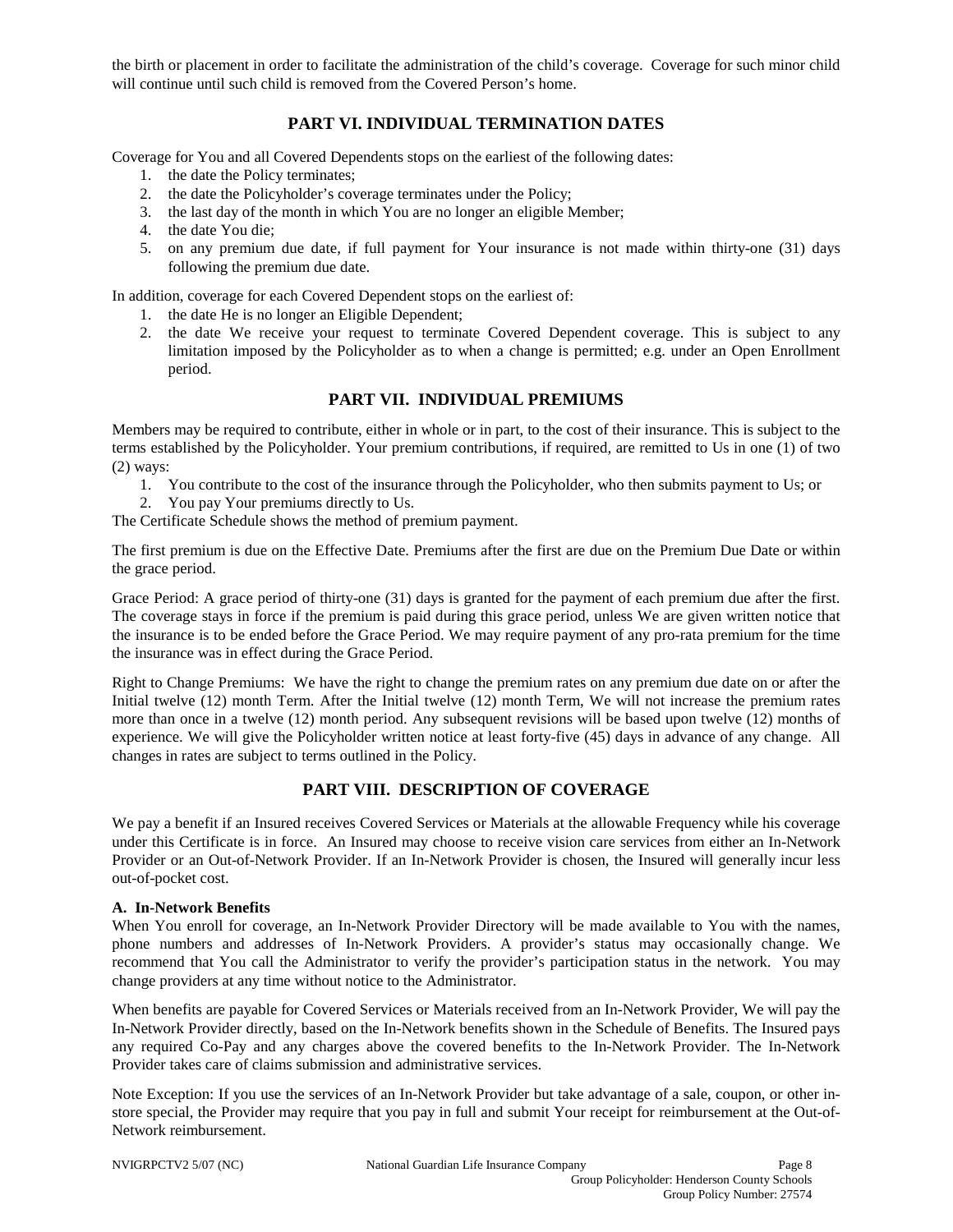Limited In-Network benefits may be payable for certain add-on Materials. These items, if any, are shown in the Supplement To Schedule Of Benefits.

Both the Co-Pay and the Frequency for Covered Services or Materials are shown in the Schedule of Benefits.

## **B. Out-of-Network Benefits**

If an Insured chooses to use an Out-of-Network Provider, You must pay the provider in full for the services and materials purchased. It is your responsibility to send us a Claim by submitting the itemized invoice or receipt to us. (See the "Notice of Claim" provision.) Any Co-Pay that applies should not be paid to the Out-of-Network Providers, as it will be deducted from Us at the time the claim is processed.

When benefits are payable for Covered Services or Materials received from an Out-of-Network Provider, We will reimburse you up to the amount of Out-of-Network benefits shown in the Schedule of Benefits, less any Co-Pay.

## **C. Covered Services or Materials**

Covered Services or Materials are shown in the Schedule of Benefits. In order to be a Covered Service or Material, the services or materials must be furnished to an Insured:

- 1. To check or improve their vision condition;
- 2. Within the allowable Frequency shown in the Schedule of Benefits;
- 3. By an Ophthalmologist, Optometrist or Optician, regardless of whether such provider is an In-Network or Out-of-Network Provider.

In no event will coverage exceed the lesser of:

- 1. the actual cost incurred of the Covered Services or Materials; or
- 2. the limits of coverage shown in the Schedule of Benefits.

# **PART IX. LIMITATIONS AND EXCLUSIONS**

The Contact Lenses benefit is paid in lieu of Eyeglass Lenses and Frames. An Insured is eligible to receive benefits under the Eyeglass Lenses Benefit or the Frame benefit only after the Contact Lenses benefit Frequency has ended.

The Eyeglass Lenses benefit and the Eyeglass Frame benefit is paid in lieu of the Contact Lenses benefit. An Insured is eligible to receive benefits under the Contact Lenses benefit only after the Eyeglass Lenses benefit Frequency has ended.

Coverage for a Late Entrant or Re-Enrollee is limited to the Vision Exam benefit during the first twenty-four (24) months after such person's effective date of coverage.

## **Exclusions**

No benefits are payable for the any of the following conditions, procedures and/or materials, unless otherwise specifically listed as a covered benefit in the Schedule of Benefits:

- 1. Replacement frames and/or lenses, except at normal intervals when covered services are otherwise available;
- 2. Plano or non-prescription lenses or sunglasses;
- 3. Orthoptics, vision training and any associated supplemental testing;
- 4. Frame cases;
- 5. Low (subnormal) vision aids or aniseikonic lenses;
- 6. Medical and surgical treatment of the eyes;
- 7. Charges incurred after (a) the Policy ends; or (b) the Insured's coverage under the Policy ends, except as stated in the Policy;
- 8. Experimental or non-conventional treatment or device;
- 9. Any eye examination or corrective eyewear required by an Employer as a condition of employment;
- 10. Services and materials provided by another vision plan except in the case of Coordination of Benefits;
- 11. Services or supplies for the treatment of an Occupational Injury or Sickness which are paid under the North Carolina Worker's Compensation ACT only to the extent such services or supplies are the liability of the employee, employer or workers' compensation insurance carrier according to a final adjudication under the North Carolina Workers' Compensation Act or under an order of the North Carolina Industrial Commission approving settlement agreement under the North Carolina Workers' Compensation Act;
- 12. Benefits provided under the employee's medical insurance except in the case of Coordination of Benefits;
- 13. Blended bifocal lenses;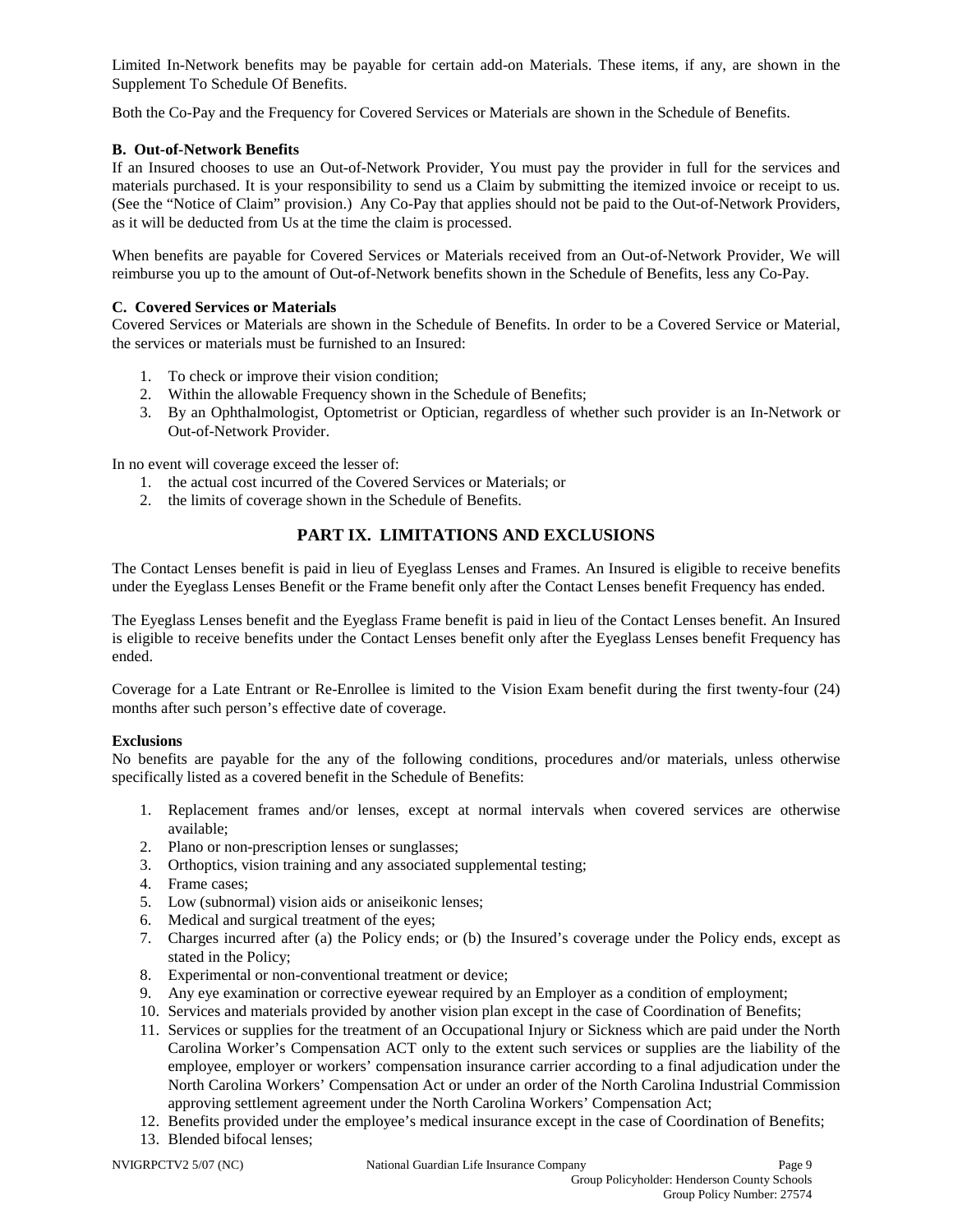- 14. Groove, Drill or Notch, and Roll and Polish;
- 15. Two pairs of glasses, in lieu of bifocals, trifocals or progressives;
- 16. Coating on lenses (Factory scratch coat, anti-reflective, sunglass colors, etc.)
- 17. Cosmetic items;
- 18. Faceted lenses;
- 19. High-Index Lenses;
- 20. Laminated Lenses;
- 21. Oversize Lenses any lens with an eye size of 61mm or greater;
- 22. Photochromic (Transition) lenses;
- 23. Polaroid lenses;
- 24. Polished bevel lenses;
- 25. Polycarbonate lenses;
- 26. Prism lenses;
- 27. Slab-off lenses;
- 28. Tints (except Pink tint #1 and #2);
- 29. Ultra-violet tint or coating;
- 30. Additional cost for contact lenses over the allowance;
- 31. Additional cost for a frame over the allowance;
- 32. Progressive Power Lenses\*

\*Progressive Power Lens Benefit. If this type of lens is not a covered benefit under your Certificate, the Provider will apply the retail charge for standard trifocal lenses against the charge for the style of progressive lens You have selected. You pay the Provider the difference, if any, between the two (2).

## **PART X. CLAIM PROVISIONS**

#### **A. In-Network Claims**

When an Insured receives services from an In-Network Provider, the provider will handle all claims and administrative services for You. In-Network Providers submit charges directly to the Administrator. (Note the exception under Part VIII.A, "In-Network Benefits.)

#### **B. Out-of-Network Claims**

In order to pay benefits for Covered Services or Materials provided by an Out-of-Network Provider, You must furnish written proof of loss. Your Claim must be sufficient to identify the Insured, the name of the Policyholder and Your Group Policy Number. Claim forms are available through the Administrator, or You may submit itemized receipts for services.

#### **C. Notice of Claim**

Written notice of claim must be given to Us within twenty (20) days after the loss starts or as soon as reasonably possible. Notice should be sent to Our Administrator at the following address:

> National Guardian Life Insurance Company c/o Superior Vision Services, Inc. P.O. Box 967 Rancho Cordova, CA 95741

#### **D. Claim Forms**

When the Administrator receives notice of Claim that does not contain all necessary information, forms for filing proof of loss will be sent to You along with a request for the missing information. If these forms are not sent within fifteen (15) days after receiving notice of claim, You will meet the proof of loss requirements if the Administrator is given written proof of the nature and extent of the loss within the time stated in the Proof of Loss provision.

## **E. Proof Of Loss**

Written proof of loss must be given to the Administrator within one hundred eighty (180) days after the loss begins. We will not deny nor reduce any claim if it was not reasonably possible to give proof of loss in the time required. In any event, proof must be given to the Administrator within one (1) year after it is due, unless You are legally incapable of doing so.

## **F. Payment Of Claims**

Benefits will be paid within thirty (30) days after our Administrator receives written proof of loss. Benefits will be paid to You unless an Assignment of Benefits has been requested by the Insured. Benefits due and unpaid at Your death will be paid to Your estate. Any payment made by Us in good faith pursuant to this provision will fully release Us to the extent of such payment.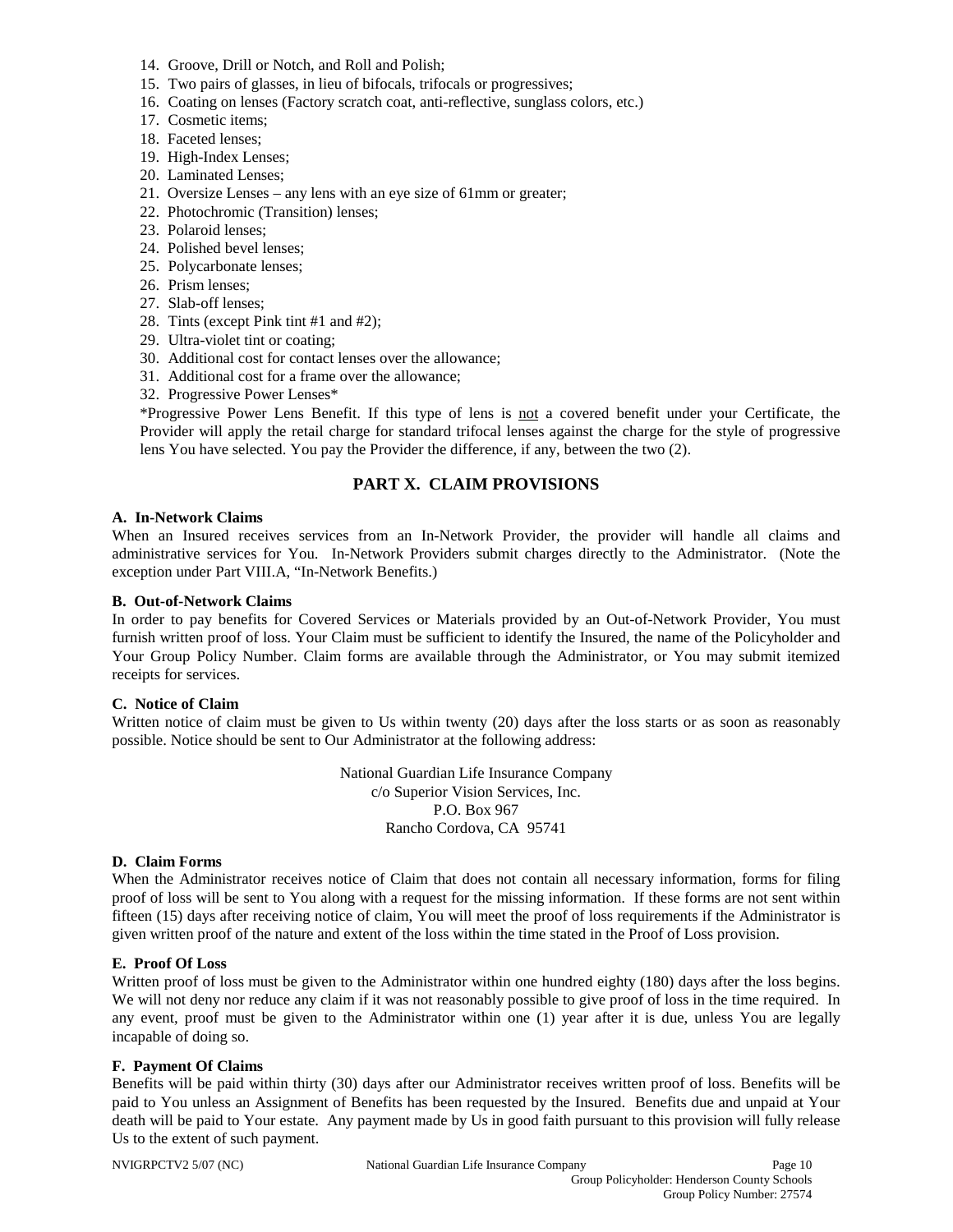### **G. Time of Payment of Claims**

Benefits payable under this Policy will be paid immediately upon Our receipt of written proof of loss.

### **H. Overpayments**

If we pay a benefit and it is later shown that a lesser amount should have been paid, We will be entitled to a refund of the excess. This applies to payments made to You, to a Covered Dependent, or to the provider of the Covered Services or Materials.

## **PART XI. COORDINATION OF BENEFITS (COB)**

This provision applies when an Insured has vision coverage under more than one Plan, as defined below. The benefits payable between the Plans will be coordinated.

## **A. DEFINITIONS RELATED TO COB**

1. **Allowable Expense:** Means a Non-Elective item of expense for health care, when the item is covered at least in part by one or more Plans covering the Insured for whom calim is made.

When benefits are reduced under a Primary Plan because the Insured does not comply with Plan provisions, the amount of such reduction will not be considered an Allowable Expense.

- 2. **Coordination of Benefits:** Taking other Plans into account when We pay benefits.
- 3. **Plan:** Is any of these which provides benefits or services for, or because of, medical or vision care or treatment:
	- a) Group Insurance or group-type coverage, whether insured or uninsured. This includes prepayment, group practice or individual practice coverage. It also includes coverage other then school accident-type coverage.
	- b) Coverage under a governmental plan, or coverage required or provided by law. This does not include a state plan under Medicaid (Title XIX, Grants to States for Medical Assistance Programs, of the United States Social Security Act, as amended.)
- 4. **Primary Plan**: The Plan that, according to the rules for the Order of Benefit Determination, pays benefits before all other Plans.

## **B. BENEFIT COORDINATION**

Benefits will be adjusted so that the total payment under all Plans will be equal to 100 percent of the Insured's Allowable Expense. In no event will total benefits paid exceed the total payable in the absence of COB.

If an Insured's benefits paid under this Plan are reduced due to COB, each benefit will be reduced proportionately.

Only the amount of any benefit actually paid will be charged against any applicable benefit maximum.

## **C. THE ORDER OF BENEFIT DETERMINATION**

- 1. When this is the Primary Plan, We will pay benefits as if there were no other Plans.
- 2. When a person is covered by a Plan without a COB provision, the Plan without the provision will be the Primary Plan.
- 3. When a person is covered by more than one Plan with a COB provision, the order of benefit payment is as follows:
	- **a. Non-dependent/Dependent.** A Plan that covers a person other than as a dependent will pay before a Plan that covers that person as a dependent.
	- **b. Dependent Child/Parents Not Separated or Divorced**. For a dependent child, the Plan of the parent whose birthday occurs first in the Calendar Year will pay benefits first. If both parents have the same birthday, the Plan that has covered the dependent child for the longer period will pay first. If the other Plan uses gender to determine which Plan pays first, We will also use that basis.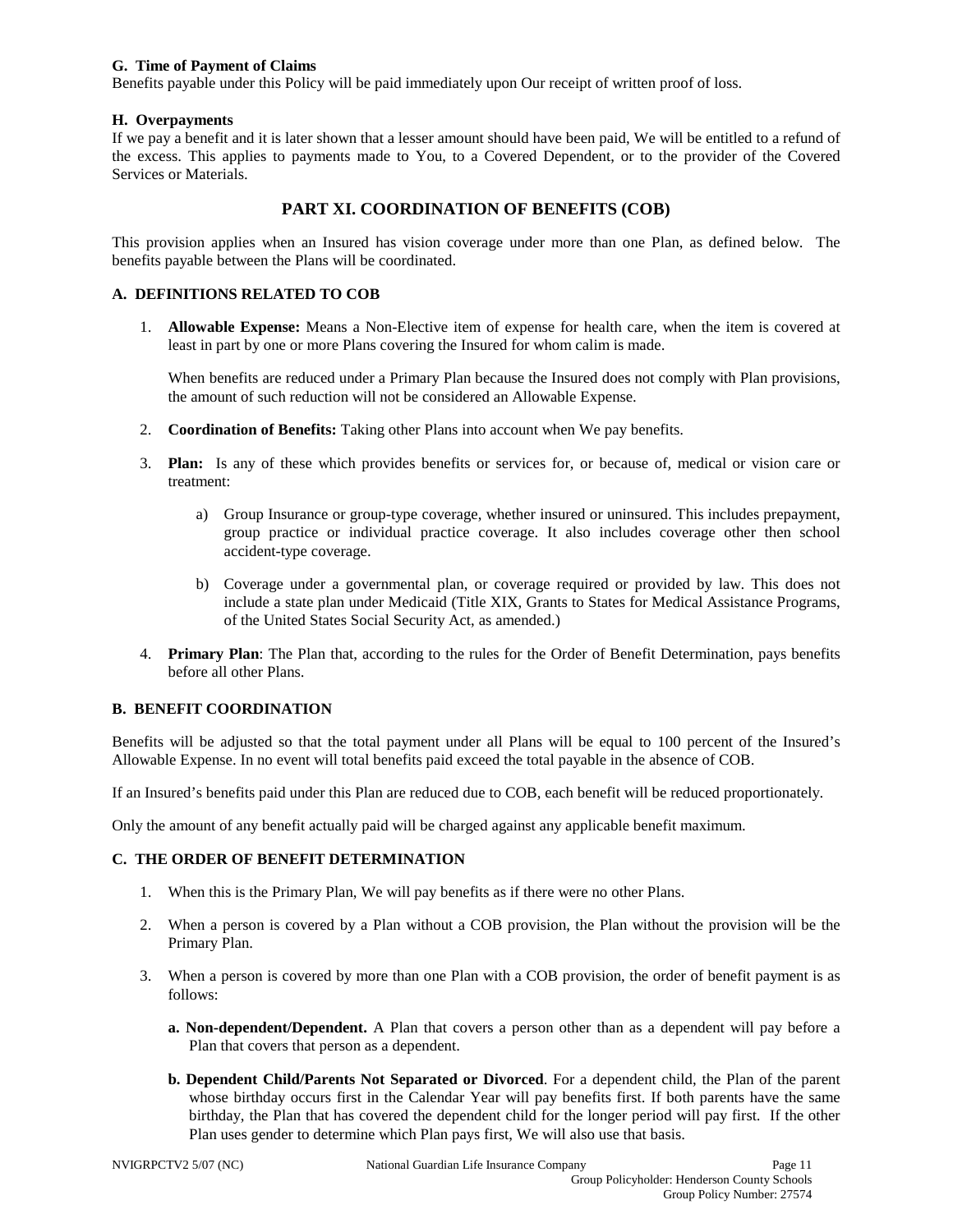- **c. Dependent Child/Separated or Divorced Parents**. If two or more Plans cover a person as a Dependent of separated or divorced parents, benefits for the child are determined in the following order:
	- i. The Plan of the parent who has responsibility for providing insurance as determined by a court order;
	- ii. The Plan of the parent with custody of the child;
	- iii. The Plan of the spouse of the parent with custody; and
	- iv. The Plan of the parent without custody of the child.
- **d. Dependent Child/Joint Custody**: If the joint custody court decree does not specifically state which parent is responsible for the child's medical expenses, the rules as shown for Dependent Child/Parents Not Separated or Divorced shall apply.
- **e. Active/Inactive Employee.** The Plan which covers the person as an employee who is neither laid off nor retired (or as that employee's dependent) is Primary over the Plan which covers that person as a laid off or retired employee. If the other Plan does not have this rule, and as a result, the Plans do not agree on the order of benefits, this rule is ignored.
- **f. Longer/Shorter Length of Coverage**. When an order of payment is not established by the above, the Plan that has covered the person for the longer period of time will pay first.

#### **D. Right to Receive and Release Needed Information**

We may release to, or obtain from, any other insurance company, organization or person information necessary for COB. This will not require the consent of, or notice to You or any claimant. You are required to give Us information necessary for COB.

### **E. Right to Make Payments To Another Plan**

COB may result in payments made by another Plan that should have been made by Us. We have the right to pay such other Plan all amounts it paid which would otherwise have been paid by Us. Amounts so paid will be treated as benefits paid under this Plan. We will be discharged from liability to the extent of such payments.

## **F. Right to Recovery**

COB may result in overpayments by Us. We have the right to recover any excess amounts paid from any person, insurance company or other organization to whom, or for whom, payments were made.

## **PART XII. GRIEVANCE PROCEDURE**

If a claim for benefits is wholly or partially denied, the Insured will be notified in writing of such denial and of his right to file a grievance and the procedure to follow. The notice of denial will state the specific reason for the denial of benefits. Within sixty (60) days of receipt of such written notice an Insured may file a grievance and make a written request for review to:

> National Guardian Life Insurance Company c/o Superior Vision Services, Inc. P.O. Box 967 Rancho Cordova, CA 95741

We will resolve the grievance within thirty (30) calendar days of receiving it. If We are unable to resolve the grievance within that period, the time period may be extended another thirty (30) calendar days if We notify in writing the person who filed the grievance. The notice will include advice as to when resolution of the grievance can be expected and the reason why additional time is needed.

The Insured or someone on his/her behalf also has the right to appear in person before Our grievance committee to present written or oral information and to question those people responsible for making the determination that resulted in the grievance. The Insured will be informed in writing of the time and place of the meeting at least seven (7) calendar days before the meeting.

For purposes of this Grievance Procedure, a grievance is a written complaint submitted in accordance with the above Grievance Procedure by or on behalf of an Insured regarding dissatisfaction with the administration of claims practices or provision of services of this panel provider plan relative to the Insured.